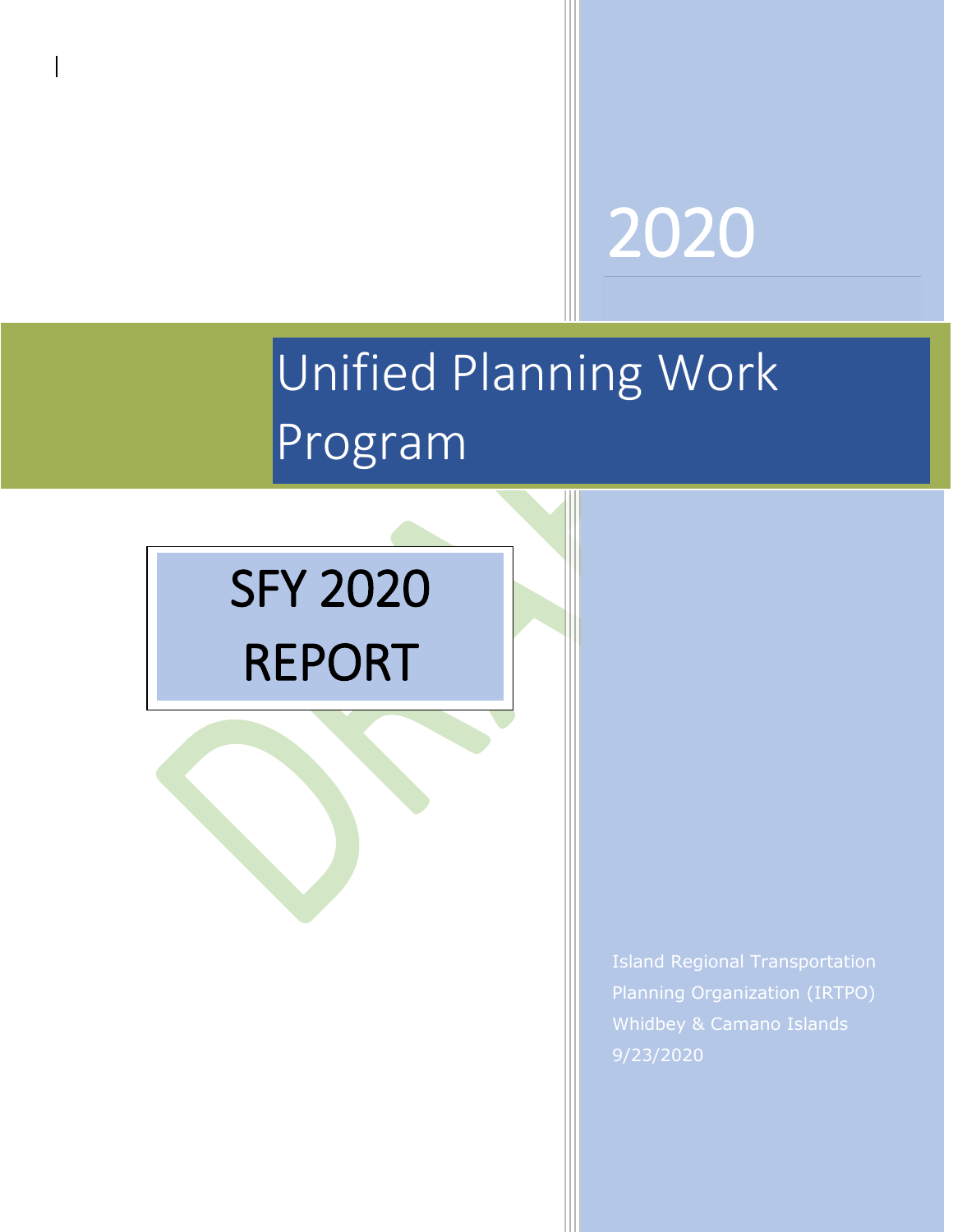### ISLAND REGIONAL TRANSPORTATION PLANNING ORGANIZATION PROGRAM YEAR July 1, 2019 – June 30, 2020 (SFY 2020)<br>UNIFIED PLANNING WORK PROGRAM

# **Contents**

| ELEMENT 3: REGIONAL TRANSPORTATION IMPROVEMENT PROGRAM |  |
|--------------------------------------------------------|--|
|                                                        |  |
|                                                        |  |
|                                                        |  |
|                                                        |  |
|                                                        |  |
|                                                        |  |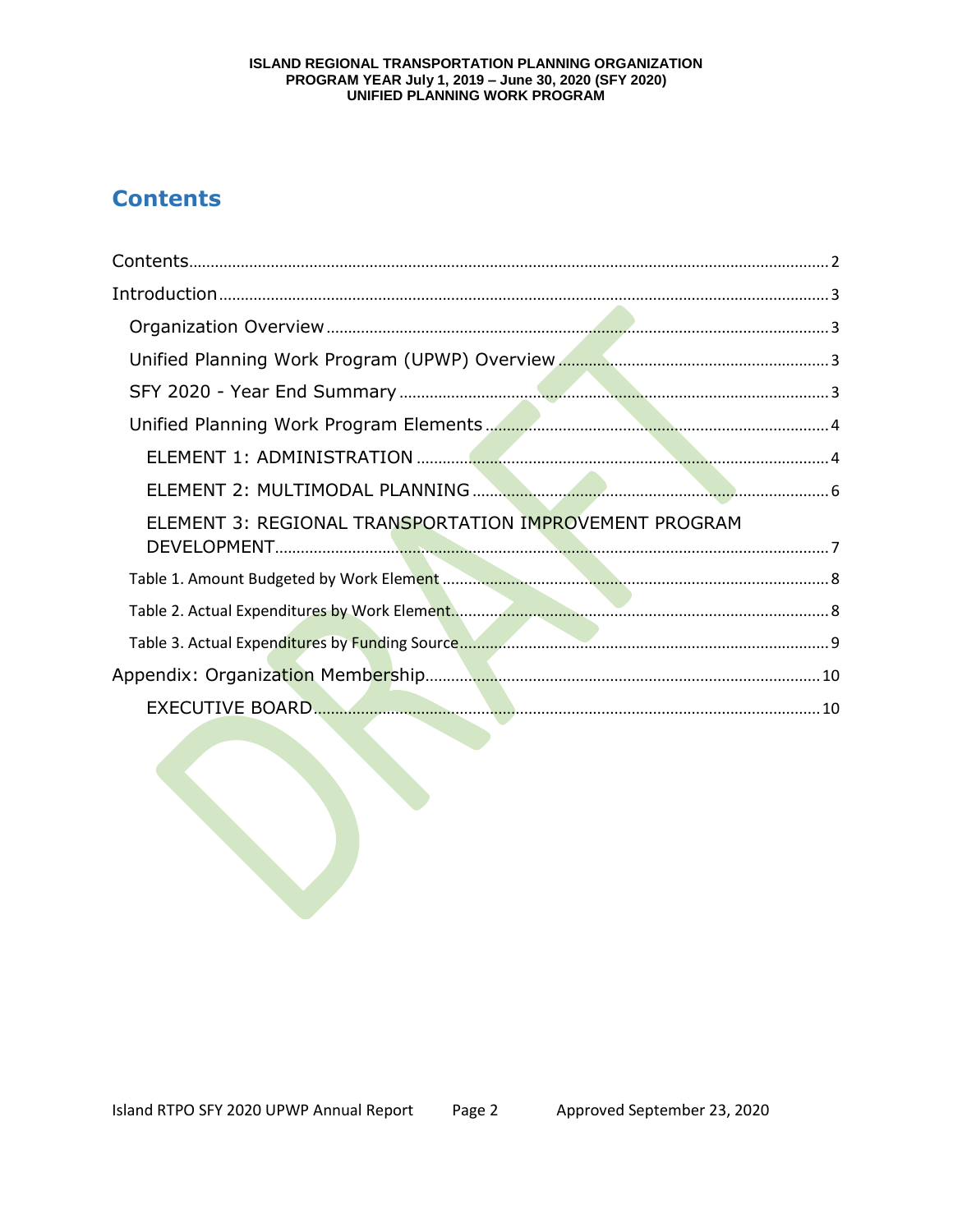## **Introduction**

#### **Organization Overview**

The Island Regional Transportation Planning Organization (IRTPO) is an association between the Washington State Department of Transportation (WSDOT), Island County, Island Transit, City of Oak Harbor, Town of Coupeville, City of Langley, Port of South Whidbey, Port of Coupeville, City of Stanwood, and Naval Air Station Whidbey Island. Members of the IRTPO work collaboratively to address multi-modal transportation issues within and across Island Region. Island County serves as the lead agency and fiscal agent for the IRTPO, providing staff and local funding support to the organization. Planning support for the IRTPO is also provided by member agencies and jurisdictions.

## **Unified Planning Work Program (UPWP) Overview**

The UPWP documents the transportation planning work activities to be accomplished for the state fiscal year. The work activities are organized into the following elements:

- 1. Administration
- 2. Multi-Modal Planning
- 3. Regional Transportation Improvement Program (RTIP) Development

## **SFY 2020 - Year End Summary**

The IRTPO has prepared this progress report as a review of work efforts and accomplishments from July 1, 2019, through June 30, 2020, as outlined in the organization's 2020 UPWP. This document is organized into a report of activities and expenditures by element.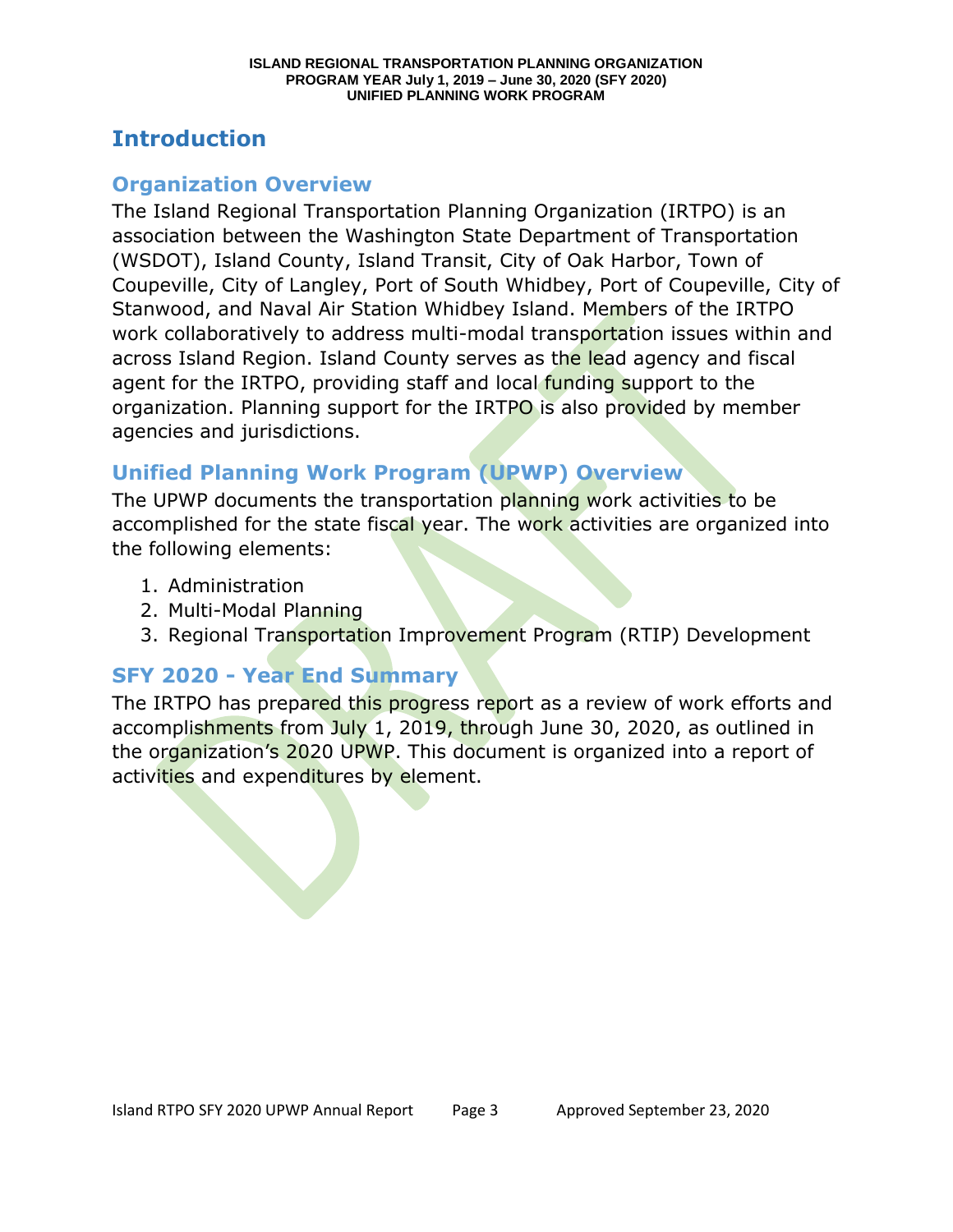### **Unified Planning Work Program Elements**

#### **ELEMENT 1: ADMINISTRATION**

#### *Purpose and Objectives*

Program Administration is a core function of the IRTPO and includes administrative support and management functions associated with the regional transportation planning program and fulfillment of state requirements. It also includes coordination with WSDOT and member agencies. Island County Public Works, as lead agency, provides management and staff support for the regional transportation planning process.

The second half of this fiscal year was greatly impacted as a result of the Coronavirus Pandemic. Many meetings were canceled and trainings shifted to webinars and online forums. As a result a great deal of money was saved on both travel expenses and travel time. Agencies such as WSDOT, have determined that much can be accomplished in streamlined processes that minimize travel and reduce costs. It's been suggested that much of the State's workforce will continue some level of telecommuting even after the pandemic is contained. As we look toward transportation planning in a new era, it is anticipated that many coordination meetings and forums will continue to be provided via teleconference and webinar.

#### *Accomplishments*

**Support Services: Provide administrative support to the IRTPO Executive** Board (EB), Technical Advisory Committee (TAC), and the Transportation Equity Committee (TEC). This includes such items as; communicating with board and committee members, producing meeting agendas and materials, coordinating and scheduling meetings, facilitating meeting discussions, producing meeting summaries, and posting meeting related items.

The development & adoption of the UPWP for the upcoming State Fiscal Year and the development and approve of the UPWP Annual Report for the most recent State Fiscal Year are completed under this Element.

**Project Management:** Developed scope of work and RFP for the Island Vehicle Electrification Study. Coordinated group review of proposals and consultant selection. Facilitated agreement between the IRTPO and the chosen consultant team.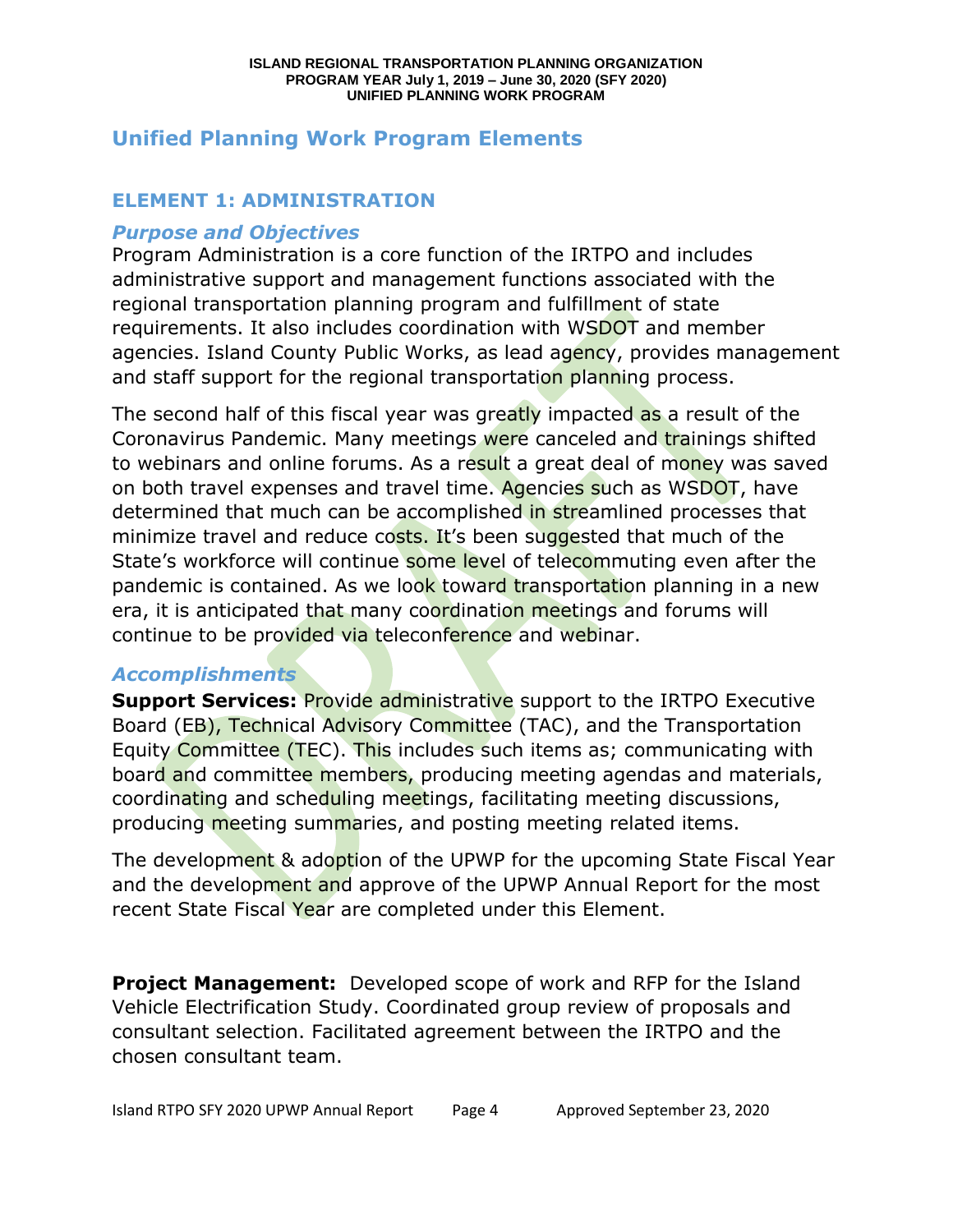**Multimodal Planning and Decision Making Meetings:** Facilitated eight meetings of the IRTPO Executive Board and eight meetings of the Technical Advisory Committee.

**Stanwood Outreach:** Coordinated with the City of Stanwood and the NW Region WSDOT office on SR 532 congestion issues. This is an ongoing discussion that will be assisted with data collection.

**North Sound Transportation Alliance:** participated in strategic planning, presentation development, and facilitation of meetings and workshops with members of the five-county North Sound Transportation Alliance.

**WSDOT Northwest Region Coordination:** participated in joint planning discussions with WSDOT.

**Public Health Coordination:** Discussions of coordination between the IRTPO and the Island County Public Health Board revealed opportunities to partner in meeting the transportation needs of vulnerable populations. Public Health has an Assessment and Communities Program that fits well with the IRTPO's Human Services Transportation Plan efforts. Due to the ongoing public health crisis and the heavy burden on Island County Public Health, no coordination meetings occurred in the second half of this fiscal year and no new documents were drafted.

#### *Deliverables*

- Meeting agenda and minutes for Executive Board and Technical Advisory Committee meetings
- Website information updates
- 2021 Unified Planning Work Program *Adoption Date: May 27, 2020*
- 2020 Unified Planning Work Program Annual Report: *Approved by WSDOT June 30, 2020*

#### *Budget*

 $\overline{\phantom{a}}$ 

Funding Source: State RTPO Funds Funding Amount: \$78,200 Expenditures: \$51,033<sup>1</sup>

Island RTPO SFY 2020 UPWP Annual Report Page 5 Approved September 23, 2020  $1$  A note on budgets and expenditures: It appears that the entire available funding amount for the biennium was used to create the budget for the SFY 2020 UPWP. As is indicated in the budget comparison on page 8, less than half of the budgeted amount was spent, allowing the remainder to be rolled into the second year of the biennium.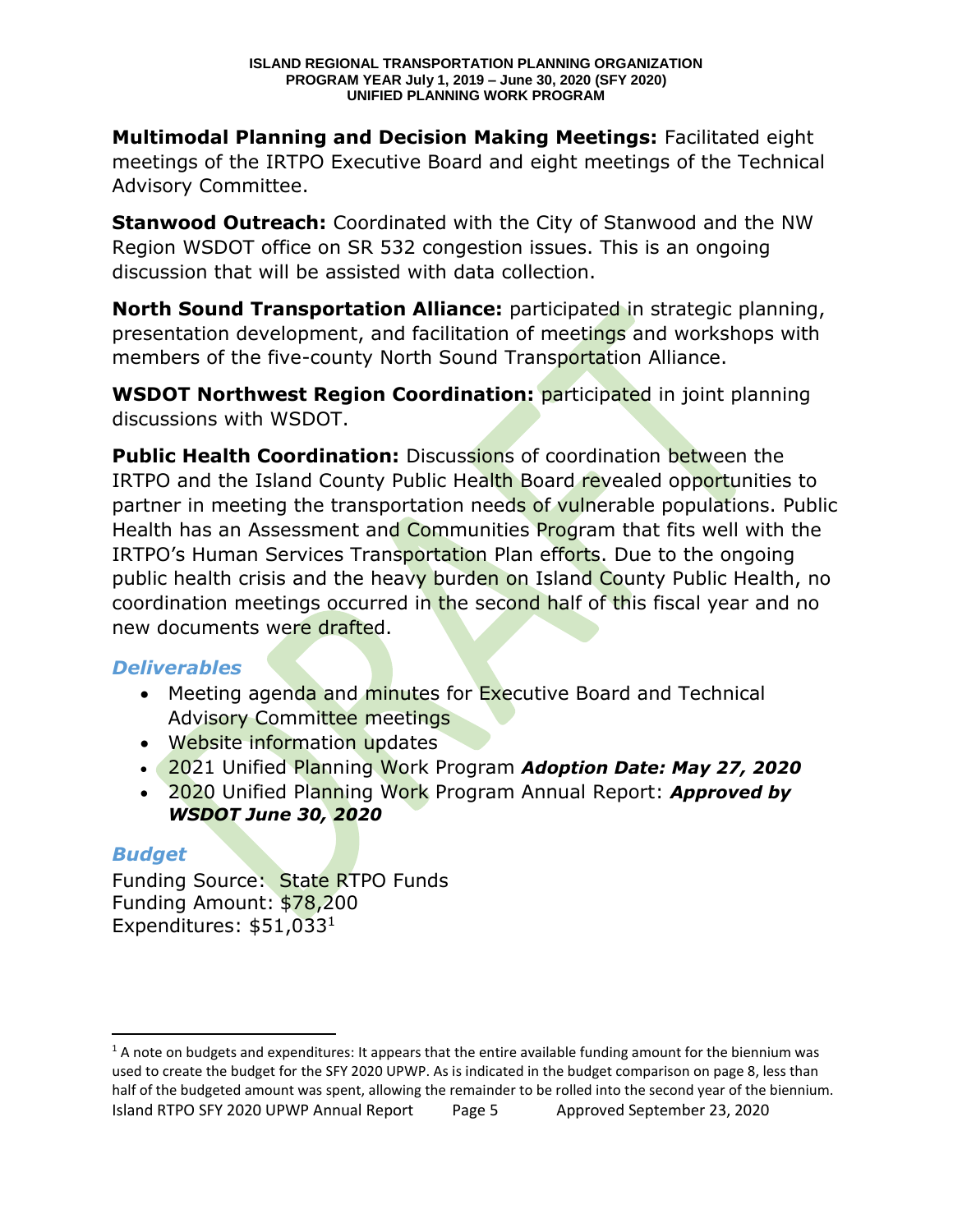#### **ELEMENT 2: MULTIMODAL PLANNING**

#### *Purpose and Objectives*

Island RTPO plays an important role in meeting federal and state planning requirements to implement and coordinate the region's transportation planning activities. As the lead agency, Island County has directed their Public Works Department to provide management and staff support for the regional transportation planning process. Transportation planning by nature is a long-term process. The regional transportation planning process continues to evolve and strives to improve upon itself to ensure coordination of planning and implementation by all transportation interests.

#### *Accomplishments*

**Project Development:** Acted as a central point of contact for IRTPO members to understand obligation processes and ensure members are aware of grant opportunities. This included attending grant-focused activities and trainings in order to help IRTPO member cities understand available funding opportunities.

**WSDOT/MPO/RTPO Investment Strategy Committee:** Participated in first meeting of this committee to discuss challenges and solutions for transportation funding in the State of Washington.

#### *Deliverables*

#### **Island Access 2040: Regional Transportation Plan for the Island Region:** *Adopted September 25, 2019*

**Regional Priorities List**: Facilitated IRTPO county-wide discussion of regional priority projects and the Island Regionally Significant Transportation System.

#### *Budget*

Funding Source: State RTPO Funds, Federal STBG Funds, Local Match Funding Amount: \$113,700 Expenditures: \$ 31,099

The second half of this fiscal year was greatly impacted as a result of the Coronavirus Pandemic. Many meetings were canceled and trainings shifted to webinars and online forums. As a result a great deal of money was saved on both travel expenses and travel time.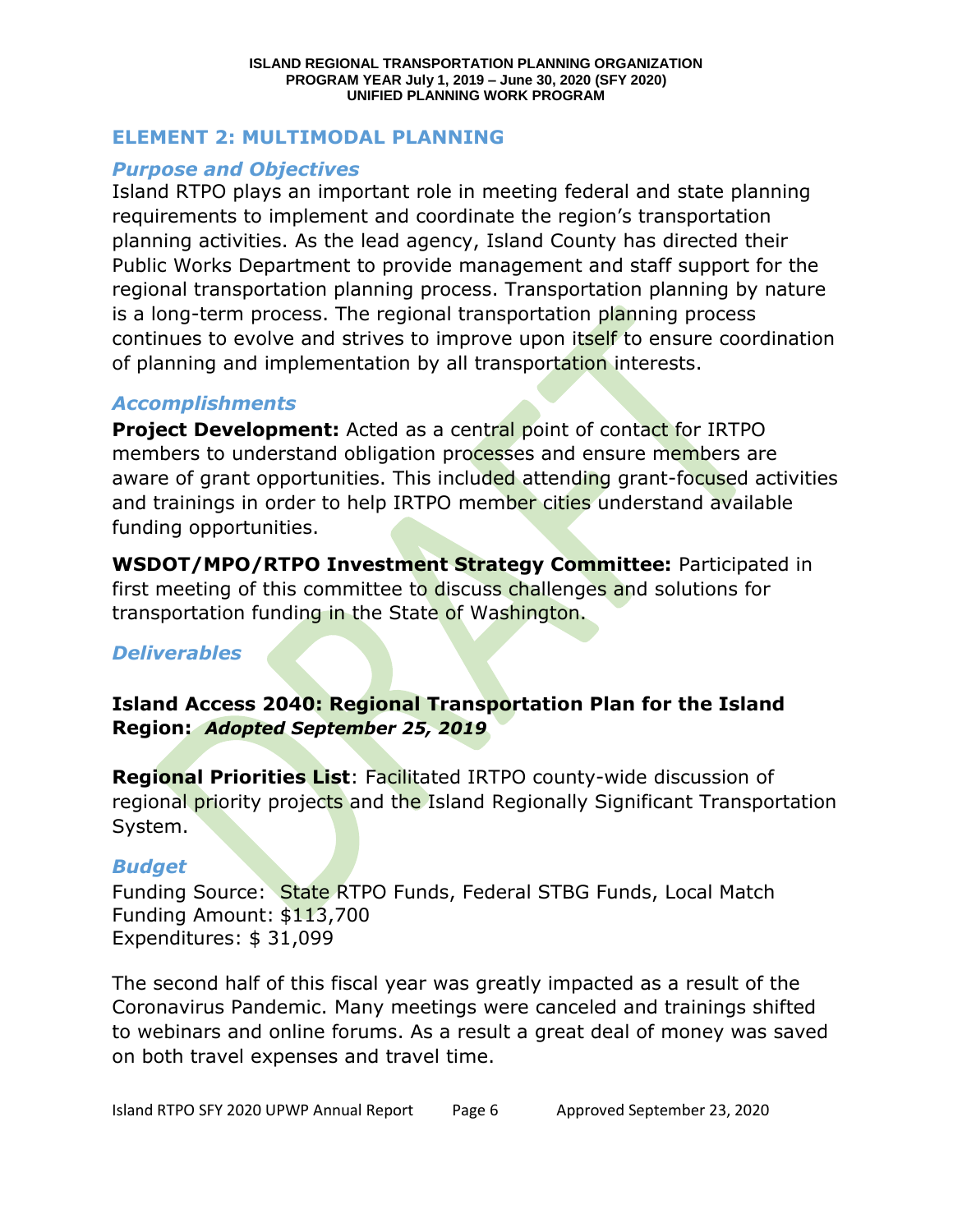#### **ELEMENT 3: REGIONAL TRANSPORTATION IMPROVEMENT PROGRAM DEVELOPMENT**

#### *Purpose and Objectives*

Federal and state regulations guide the programming of federally funded and other regionally significant transportation improvement projects. Transportation planning efforts are to maintain and operate a regional transportation planning process that supports effective, respectful and cooperative regional transportation decision-making. Planning efforts encompass long-range comprehensive objectives of local jurisdictions, port districts, transit agencies, and tribes. The Island County Regional Transportation Improvement Program includes four-year constrained programming within a six-year plan.

#### *Accomplishments*

Completed a Call for Projects for STBG and TA grant allocations in Island County. Seven projects were awarded funding. RTIP amended to include new projects.

#### *Deliverables*

**Regional Transportation Improvement Program**: developed and adopted 2020-2025 Regional Transportation Improvement Program (RTIP) and worked closely with WSDOT Statewide Transportation Improvement Program staff to refine RTIP to meet the 4-year constrained fiscal per *WAC 468-86-160.* 

#### *Budget*

Funding Source: State RTPO Funds Funding Amount: \$5,700 Expenditures: \$1,456

Minimal changes were made to update the RTIP from the previous fiscal year. A new call for projects led to a mid-year amendment, but only for a few projects. The SFY 2021 RTIP is expected to take more effort, but a smaller amount (\$3,300) has been budgeted for the next cycle.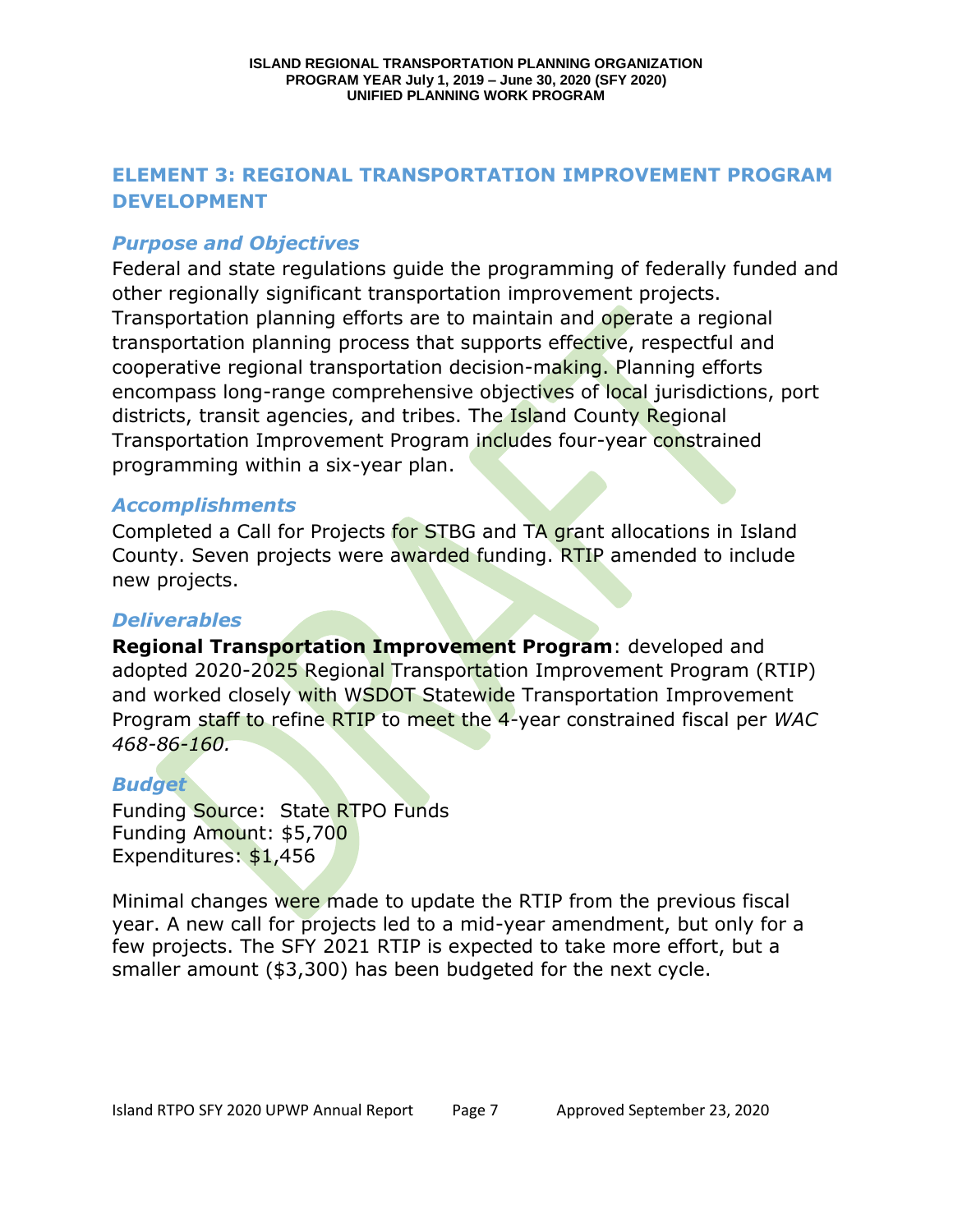#### **ISLAND REGIONAL TRANSPORTATION PLANNING ORGANIZATION PROGRAM YEAR July 1, 2019 – June 30, 2020 (SFY 2020) UNIFIED PLANNING WORK PROGRAM**

#### Table 1. Amount Budgeted by Work Element

|           | SFY 2020 Budgeted Funding  | <b>STBG</b> | Local    | <b>State</b> | <b>Total</b> |
|-----------|----------------------------|-------------|----------|--------------|--------------|
| Element 1 | Administration             |             | \$5,300  | \$72,900     | \$78,200     |
| Element 2 | <b>Multimodal Planning</b> | \$74,000    | \$14,200 | \$25,500     | \$113,700    |
|           | Transportation Improvement |             |          |              |              |
| Element 3 | Program                    |             | \$2,700  | \$3,000      | \$5,700      |
|           | <b>Totals</b>              | \$74,000    | \$22,200 | \$101,400    | \$197,600    |

#### Table 2. Actual Expenditures by Work Element

|           | SFY 2020 Budgeted Funding         | <b>STBG</b> | Local   | <b>State</b> | Total    |
|-----------|-----------------------------------|-------------|---------|--------------|----------|
| Element 1 | Administration                    |             |         | \$51,033     | \$51,033 |
| Element 2 | <b>Multimodal Planning</b>        | \$18,041    | \$2,816 | \$10,242     | \$31,099 |
|           | <b>Transportation Improvement</b> |             |         |              |          |
| Element 3 | Program                           |             |         | \$1,456      | \$1,456  |
|           | <b>Totals</b>                     | \$18,041    | \$2,816 | \$1,456      | \$83,588 |

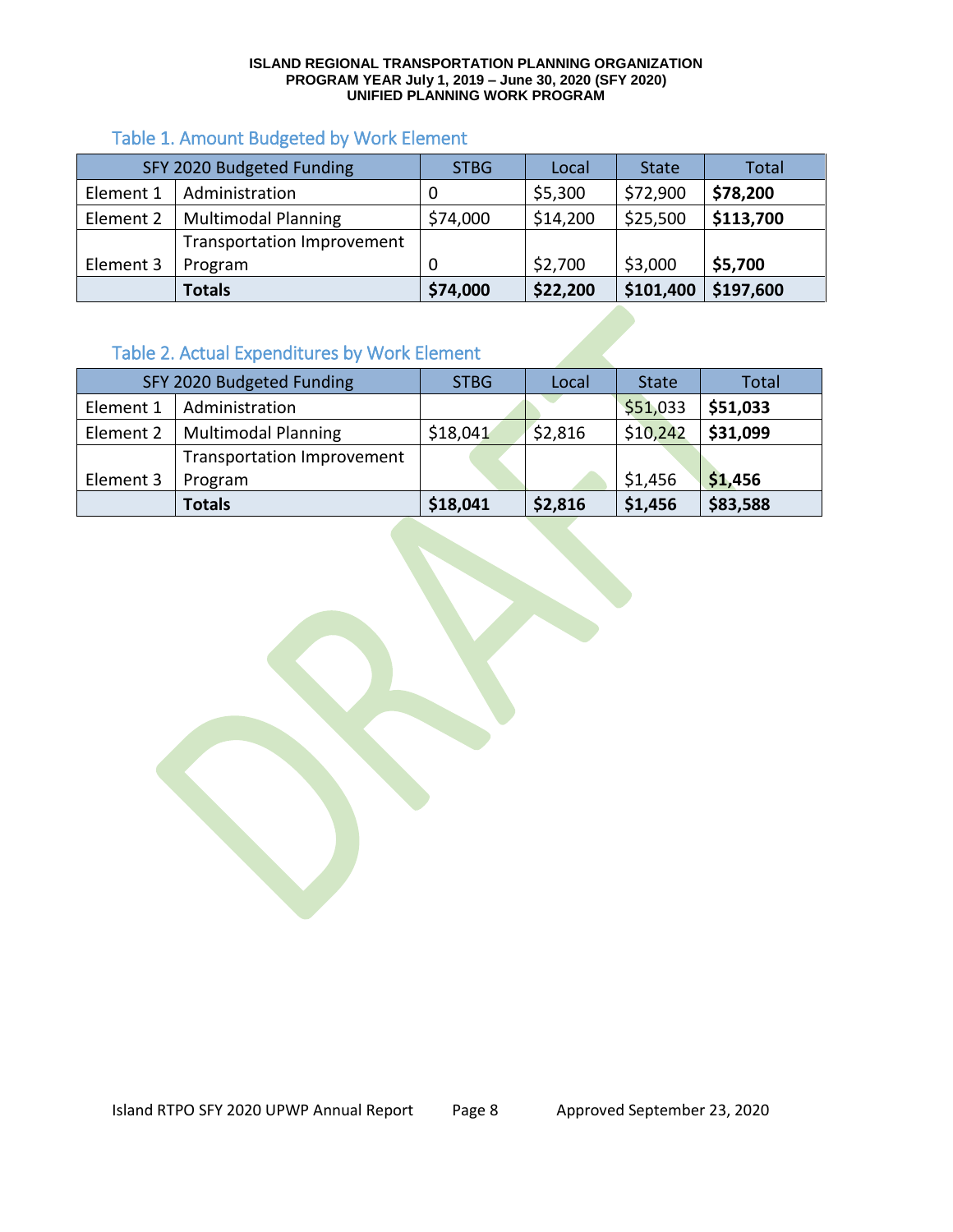#### **ISLAND REGIONAL TRANSPORTATION PLANNING ORGANIZATION PROGRAM YEAR July 1, 2019 – June 30, 2020 (SFY 2020) UNIFIED PLANNING WORK PROGRAM**

#### Table 3. Actual Expenditures by Funding Source

|                         | Program<br>Fund<br>Source | Element<br>1: Admin   | Element<br>2:<br>Multimodal<br>Planning | Element<br>$3:$ TIP | Total<br>Expenditures | Allocation<br>Available | Carry<br>Forward<br>to 2021 |
|-------------------------|---------------------------|-----------------------|-----------------------------------------|---------------------|-----------------------|-------------------------|-----------------------------|
| STBG<br>Grant           | <b>STBG</b><br>Funds      | \$0                   | \$0                                     | \$0                 | \$18,041              | \$88,667                | \$70,626                    |
|                         |                           |                       |                                         |                     |                       |                         |                             |
|                         | Program<br>Fund<br>Source | Element<br>$1:$ Admin | Element<br>2:<br>Multimodal<br>Planning | Element<br>$3:$ TIP | Total<br>Expenditures | Allocation<br>Available | Carry<br>Forward<br>to 2021 |
| Local Match<br>for STBG | Local                     | \$0                   | \$0                                     | \$0                 | \$2,816               | \$11,970                | \$9,154                     |

|                          | Program<br>Fund<br>Source | Element<br>1: Admin | Element<br>2:<br>Multimodal<br>Planning | Element<br>3: TIP | Total<br>Expenditures | Allocation<br>Available | Carry<br>Forward<br>to 2021 |
|--------------------------|---------------------------|---------------------|-----------------------------------------|-------------------|-----------------------|-------------------------|-----------------------------|
| RTPO<br>lanning<br>Funds | State                     | \$0                 | \$0                                     | \$0               | \$64,143              | \$114,103               | \$49,960                    |

|                                 | Program<br>Fund<br>Source | Element<br>1: Admin | Element<br>2:<br>Multimodal<br>Planning | Element<br>$3:$ TIP | Total<br>Expenditures | Allocation<br>Available | Carry<br>Forward<br>to 2021 |
|---------------------------------|---------------------------|---------------------|-----------------------------------------|---------------------|-----------------------|-------------------------|-----------------------------|
| STBG Vehicle<br>Electrification |                           | \$0                 | \$0                                     | \$0                 | \$1,638               | \$51,900                | \$50,262                    |

|                                                        | Program<br>Fund<br>Source | Element<br>1: Admin | Element<br>2:<br>Multimodal<br>Planning | Element<br>$3:$ TIP | Total<br>Expenditures | Allocation<br>Available | Carry<br>Forward<br>to 2021 |
|--------------------------------------------------------|---------------------------|---------------------|-----------------------------------------|---------------------|-----------------------|-------------------------|-----------------------------|
| خ<br>م<br>ification<br>Local Match<br>Vehicle<br>Elect | Local                     | \$0                 | \$0                                     | \$0                 | \$256                 | \$8,100                 | \$7,844                     |